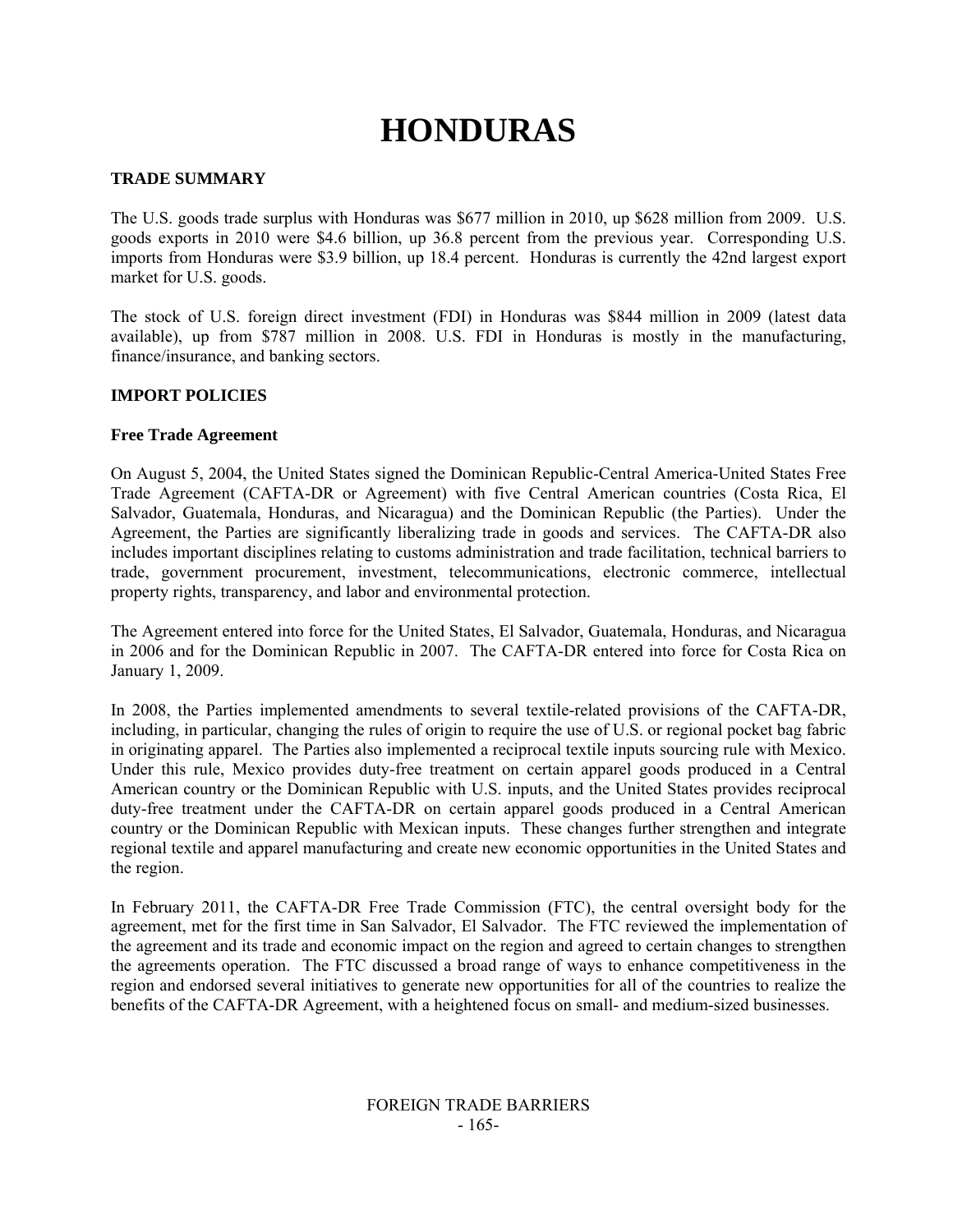# **Tariffs**

As a member of the Central American Common Market, Honduras applies a harmonized external tariff on most items at a maximum of 15 percent with some exceptions.

However, under the CAFTA-DR, 100 percent of U.S. industrial trade will enter Honduras duty-free by 2015. Nearly all textile and apparel goods that meet the Agreement's rules of origin became duty-free and quota-free immediately, thus creating new opportunities for U.S. fiber, yarn, fabric, and apparel manufacturers.

Under the CAFTA-DR, more than half of U.S. agricultural exports now enter Honduras duty-free. Honduras will eliminate its remaining tariffs on nearly all agricultural products by 2020 (2023 for rice and chicken leg quarters and 2025 for dairy products). For certain products, tariff-rate quotas (TRQs) will permit some immediate duty-free access for specified quantities during the tariff phase out period, with the duty-free amount expanding during that period. Honduras will liberalize trade in white corn through expansion of a TRQ, rather than by tariff reductions.

# **Nontariff Measures**

Under the CAFTA-DR, Honduras committed to improve transparency and efficiency in administering customs procedures, including the CAFTA-DR's rules of origin. Honduras also committed to ensuring greater procedural certainty and fairness in the administration of these procedures, and all CAFTA-DR countries agreed to share with each other information to combat illegal transshipment of goods.

The *Dirección Ejecutiva de Ingresos* (DEI), the Honduran customs and tax authority, has taken over verification of origin certifications from the Ministry of Industry and Trade. The DEI verifies that the origin certifications from producers, exporters, or importers comply with the minimum requirements according to the CAFTA-DR and other international agreements.

# **GOVERNMENT PROCUREMENT**

Under the Government Contracting Law, all public procurement with a value of over one million Lempiras (approximately \$53,000) must be conducted through public competitive bidding. Public procurements with a value between 500,000 and 1 million Lempiras (approximately \$26,000 - \$53,000) can use closed tendering, and contracts less than 500,000 Lempiras (approximately \$26,000) are exempt from the bidding requirements. Implementation of the CAFTA-DR eliminated the requirement that U.S. firms must act through a local agent (with at least 51 percent Honduran ownership) to participate in public tenders.

The CAFTA-DR requires the use of fair and transparent procurement procedures, including advance notice of purchases and timely and effective bid review procedures. Under the CAFTA-DR, U.S. suppliers are permitted to bid on procurements covered by the agreement for most Honduran government entities, including key ministries, on the same basis as Honduran suppliers. The anticorruption provisions in the CAFTA-DR require each government to ensure that bribery in matters affecting trade and investment, including in government procurement, is treated as a criminal offense, or is subject to comparable penalties, under its law. Since the CAFTA-DR came into effect, government agencies have routinely declared "emergencies" to circumvent competitive bidding procedures for public procurements, including for large infrastructure projects.

Honduras is not a signatory to the WTO Agreement on Government Procurement.

# FOREIGN TRADE BARRIERS -166-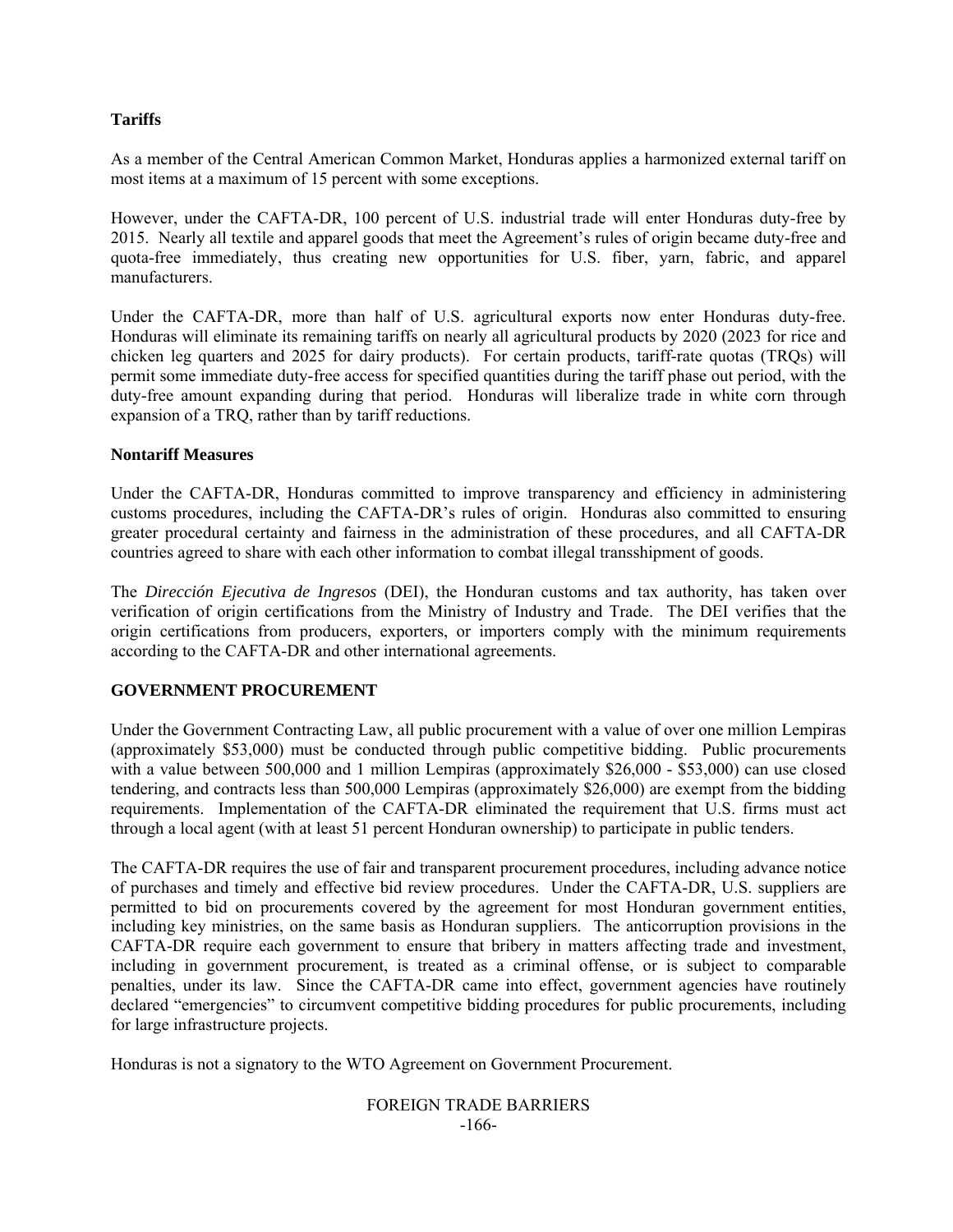#### **EXPORT SUBSIDIES**

There are no known export subsidies provided by the Honduran government, but it provides tax exemptions to firms in free trade zones. Under the CAFTA-DR, Honduras may not adopt new duty waivers or expand existing duty waivers that are conditioned on the fulfillment of a performance requirement (*e.g.*, the export of a given level or percentage of goods). However, Honduras may maintain such duty waiver measures for such time as it is an Annex VII country for the purposes of the WTO Agreement on Subsidies and Countervailing Measures (SCM Agreement). Thereafter, Honduras must maintain any such measures in accordance with Article 27.4 of the SCM Agreement.

# **INTELLECTUAL PROPERTY RIGHTS (IPR) PROTECTION**

In 2010 Honduras reestablished its IPR prosecutors' office as an independent entity within the Public Ministry in 2010, reversing a 2009 decision to merge it into the common crimes office. However, the United States remains concerned about the prospects for effective IPR enforcement in Honduras given that its IPR enforcement office lacks necessary personnel and resources to wage a truly effective campaign. The United States will continue to monitor Honduras' implementation of its IPR obligations under the CAFTA-DR.

#### **SERVICES BARRIERS**

Under the CAFTA-DR, Honduras granted U.S. services suppliers substantial access to its services market, including financial services.

Hondutel, the government-owned incumbent telecommunications operator, officially lost its monopoly on fixed-line telephony services on December 25, 2005. Although there are regulations in place that allow the government to grant licenses, permits, and concessions for different telecommunications services in Honduras, many services continue to be provided through sub-operator agreements signed between Hondutel and private companies. The Honduran Congress is reviewing several draft telecommunications laws. The United States will continue to monitor efforts to introduce new telecommunications legislation to ensure that any new legislation is consistent with Honduras' obligations under the CAFTA-DR.

# **INVESTMENT BARRIERS**

Honduran law places certain restrictions on foreign ownership of land within 40 kilometers of the coastlines and national boundaries. However, recognizing that the constitutional prohibition of foreign property ownership in Honduras was a barrier to development of tourism and the economic potential of Honduras' coastal and island areas, the Honduran National Congress passed a law in 1990 to allow foreigners to purchase properties in designated tourism zones established by the Ministry of Tourism in order to construct permanent or vacation homes.

Inadequate land title procedures have led to numerous investment disputes involving U.S. nationals who are landowners. Resolution of disputes in court often takes several years. There have been claims of widespread corruption in land sales and property registry and in the dispute resolution process, including claims against attorneys, real estate companies, judges, and local officials. The property registration system is highly unreliable, which represents a major constraint on investment. In addition, the lack of implementing regulations can lead to long delays in the awarding of titles in certain regions. A law passed in April 2008 authorized the government to award certain agricultural lands that have been under dispute for more than two years to squatters with only nominal compensation to legal titleholders. A number of properties owned by U.S. citizens are potentially subject to confiscation under this law.

FOREIGN TRADE BARRIERS